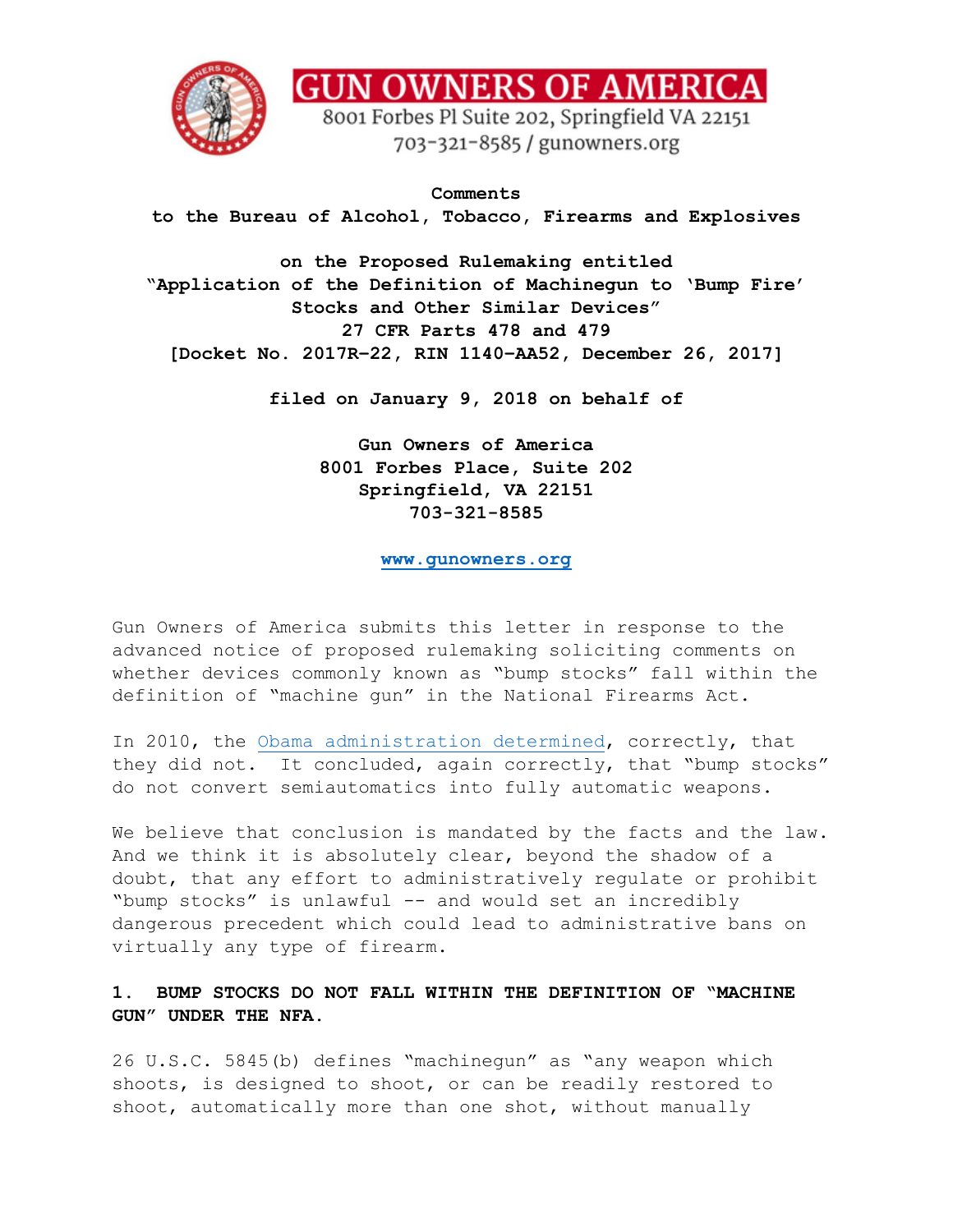reloading, by a single function of the trigger..." The definition includes "...any part designed and intended solely and exclusively ... for use in converting a weapon into a machinegun..."

A "bump stock" uses a semiautomatic's recoil to accelerate the rate of fire by bringing the trigger into contact with the shooter's finger. Thus, in a sense, the trigger pulls the finger, rather than vice versa. That said, every round is discharged as the result of a discrete and independent pull of the trigger -- at the expense of any accuracy. Thus, it is simply untrue that the "bump stock" facilitates the discharge of more than one round "by a single function of the trigger" -- no matter how fast the gun discharges rounds. One pull, one discharge. This is the classic textbook definition of a SEMIautomatic.

In sum, to administratively hold that a "bump stock" is a "machinegun" would be fraudulent. Furthermore, it would be a fraud no different in type from administratively holding that an AR-15 is a "machinegun." Or that a [high-capacity magazine](https://gunowners.org/10-reasons-to-oppose-ban.htm) is a "machinegun." Or that a polished bolt is a "machinegun." Or that a [belt loop](https://youtu.be/_5Aul-sEPu0?t=167) or [stick](https://www.youtube.com/watch?time_continue=26&v=QkWuYr0cD4M) or [finger](https://www.youtube.com/watch?time_continue=63&v=5gjmASo0byU) is a "machinegun."

## **2. ATF HAS NO GENERALIZED AUTHORITY TO REGULATE FIREARMS OR ACCESSORIES, OUTSIDE THE SPECIFIC LANGUAGE OF THE STATUTE.**

Federal law is intentionally structured so that it does NOT give generalized authority to the ATF or to anyone else to regulate firearms and accessories. Rather, it prohibits certain acts and gives ATF (and, on occasion, other agencies) the jurisdiction to enforce those prohibitions.

6 U.S.C. 531 gives ATF the power to (1) investigate "criminal and regulatory violations of the federal firearms ... laws", (2) investigate "violent crime or domestic terrorism," as defined in 18 U.S.C., (3) carry out some of the discrete functions it exercised in the Department of the Treasury, and (4) carry out those functions vested in the Attorney General by statute and delegated to ATF. Thus, ATF's jurisdiction is defined by federal statutory provisions.

Similarly, with few exceptions, each of the subsections in the